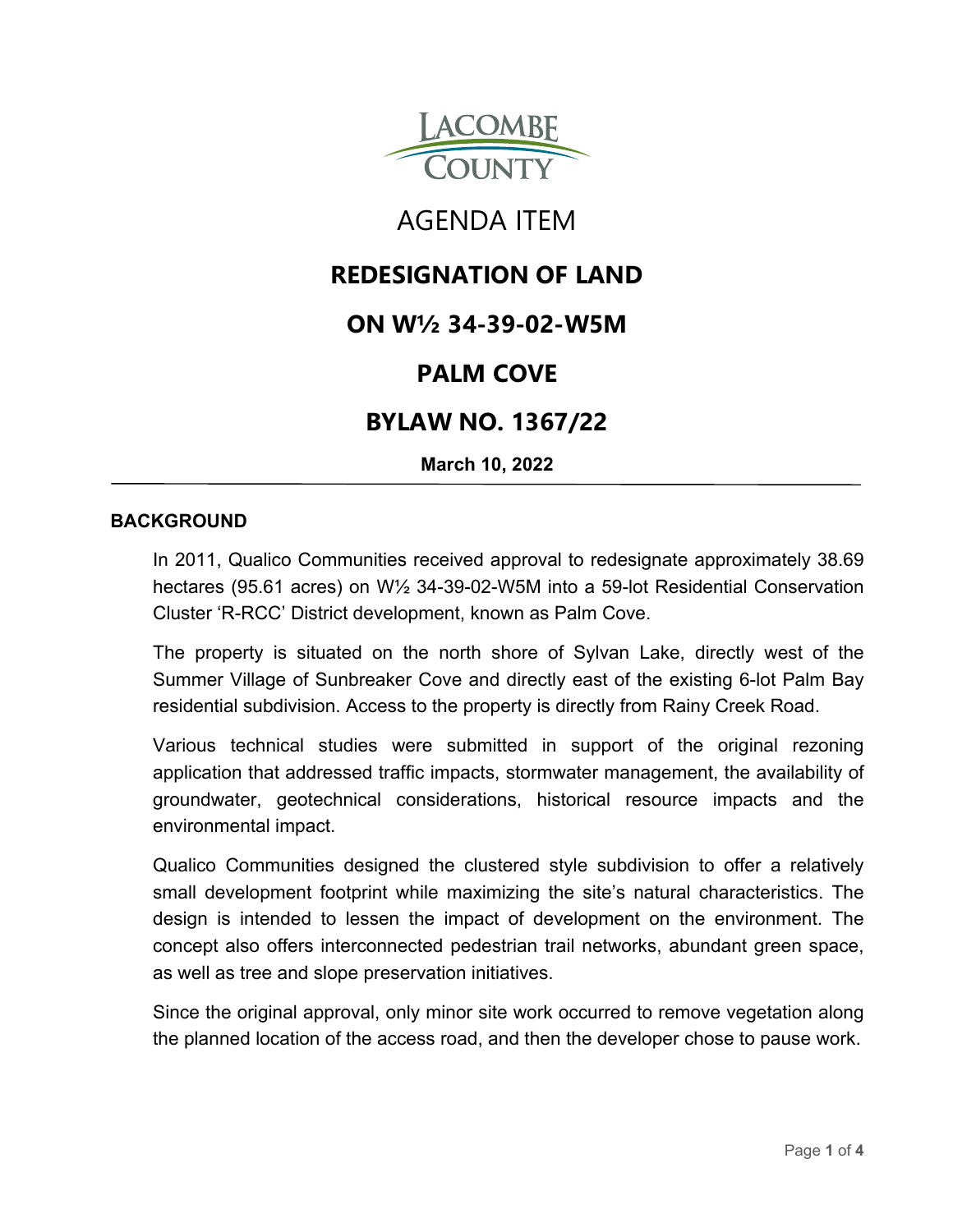## **DEVELOPMENT CONCEPT**

Qualico Communities is now seeking permission to slightly revise the original approval, in Stage 1 of the development. The proposed revision has been prepared to retain as much as possible from the original approval. Attached as **Appendix A** is the proposed rezoning and subdivision.

The subdivision lot count in Stage 1 remains at 59-lots in the revised concept, but the location of some lots has changed. The lot sizing has been reduced from an average size of 0.40 acres to 0.25 acres. The reduction in lot sizing drastically reduced the footprint of Stage 1 which is now limited to the central and west-central portions of the site. Two new cul-de-sacs have been added to the west-central portion of the site, to take advantage of the proximity to the lake amenity areas and lake views. The main access point is also proposed to be moved approximately 39 metres to the west of the current access point.

Some technical studies were updated in accordance with the revised concept, while some original technical studies did not require revision.

In order to accommodate the proposed revision to the lot layout, approximately 3.65 hectares (9.04 acres) of W½ 34-39-02-W5M land must be rezoned from Agricultural 'A' District to Residential Conservation Cluster 'R-RCC' District.

After successful rezoning, a revision must be made to the existing subdivision approval.

#### **POLICY CONSIDERATIONS**

The subject property is within the boundary of the *Sylvan Lake Intermunicipal Development Plan (IDP)* and *Sylvan Lake Area Structure Plan (ASP)*. The property is identified for future residential use.

The development will further be required to be consistent with the County's *Municipal Development Plan* and *Land Use Bylaw*.

#### **ANALYSIS**

The subject lands are identified for future residential use, and the developer completed all required technical studies to inform the development concept. The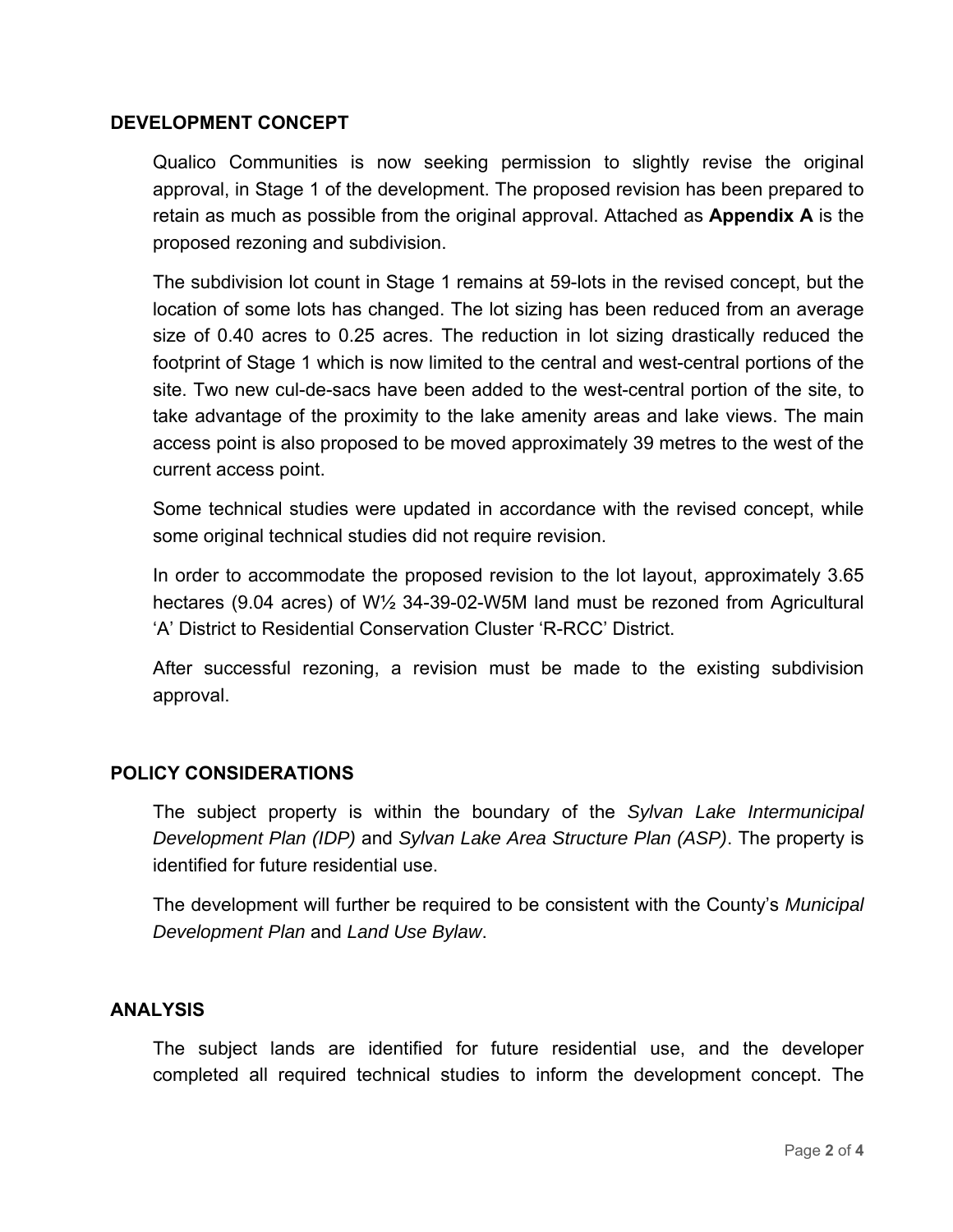smaller development footprint maximizes the site's natural characteristics, which conforms with our intent of the Residential Conservation Cluster 'R-RCC' District.

The proposed redesignation does not generally conflict with the *Sylvan Lake IDP*, the *Sylvan Lake ASP*, or the County's *Municipal Development Plan* and *Land Use Bylaw*.

## **LEGISLATIVE RESPONSIBILITIES**

The *Municipal Government Act* gives Council the sole authority and responsibility to consider amendments to the *Land Use Bylaw*. In dealing with any request to change the land use zoning of a parcel of land, Council is required to consider:

- $-$  the suitability of the land for the intended use; and
- $-$  the compatibility of the intended use with other uses, both existing and proposed, in the surrounding area.

Council is also expected to consider how the proposed zoning change conforms to the *Municipal Development Plan* and any other local plans that Council has adopted, which affect the land.

## **DEVELOPER PUBLIC MEETING**

Two sessions of an online public open house were held by the developer on Wednesday, February 9, 2022, to which there were five members of the public in attendance. The developer also had an online survey to solicit feedback from public meeting attendees and other stakeholders. Feedback from participants reinforced the need to carefully consider the interface between Palm Cove and Palm Bay. Accordingly, the developer will make efforts to design an interface that is pedestrian friendly and discourages use by vehicles. A summary of the Public Consultation is attached as **Appendix B**.

## **ANALYSIS**

The proposed redesignation does not generally conflict with the *Sylvan Lake Intermunicipal Development Plan (IDP)* and *Sylvan Lake Area Structure Plan (ASP)*. The property is identified for future residential use.